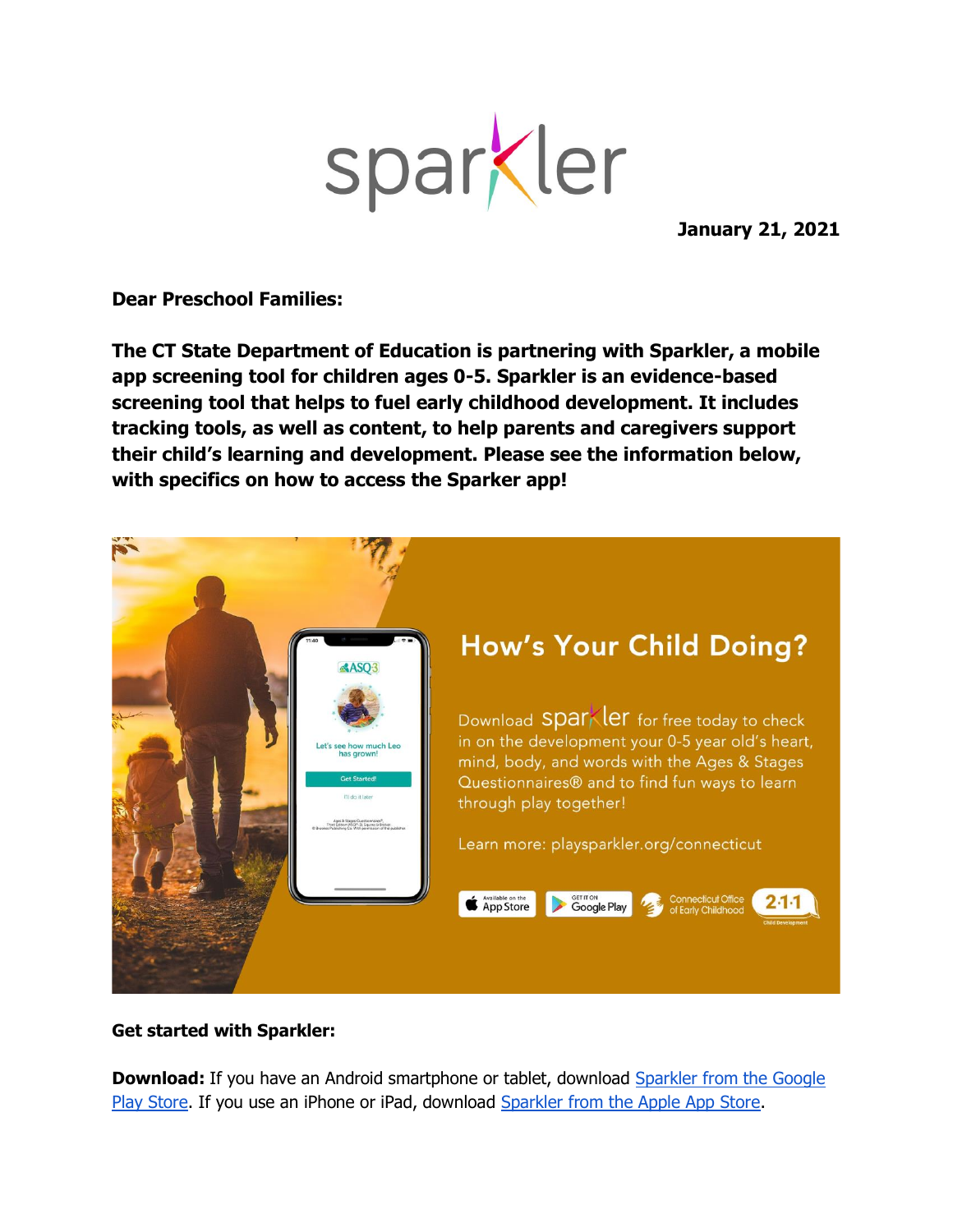**Register:** Open the app and tap "Create a New Account." Enter **1-6-0-0** as your provider key. Pick Family/Familia in the "Group" drop-down menu. Answer the questions to create an account for yourself and a profile for your child. You must enter your child's birthday correctly because Sparkler assigns screenings and other content based on your child's age. You'll be asked for a "provider key" to link you with your school/provider. Please skip this step for now!

Questions? Please email the district at [insert address at district] or Sparkler at [support@playsparkler.org.](mailto:support@playsparkler.org)



Get started today: Download Sparkler from the [Google Play Store](https://play.google.com/store/apps/details?id=com.mindful_inc.sparkler&hl=en_US&gl=US) or [Apple App Store.](https://apps.apple.com/us/app/sparkler-play-for-parenting/id1236766824) Use the code 1-6-0-0 to register in Connecticut. Pick Family/Familia as your group. Skip the "Provider Key," and you're in! Access the Ages & Stages Questionnaires® from home — or wherever you are — plus evidence-based and FUN do-together activities that you can play with your 0-5 year old to spark their growing heart, mind, body, and words!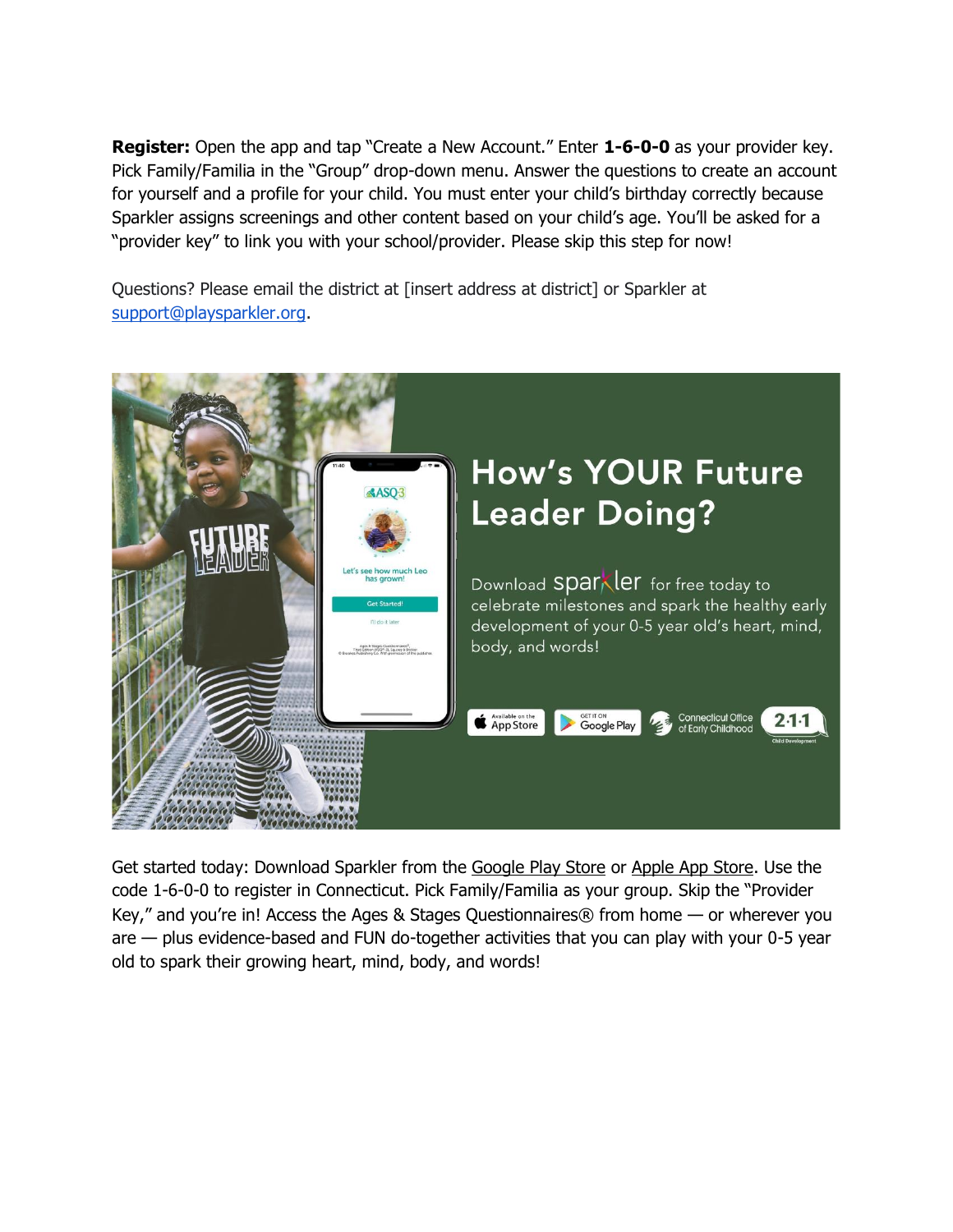

Cómo Empezar con Sparkler:

**Descarga:** Para Android o tablet, descargue [Sparkler from the Google Play Store.](https://play.google.com/store/apps/details?id=com.mindful_inc.sparkler&hl=en_US&gl=US) Para iPhone o iPad, descargue [Sparkler from the Apple App Store.](https://apps.apple.com/us/app/sparkler-play-for-parenting/id1236766824)

**Registro:** Abra la app y haga clic en "Crear una Cuenta Nueva." Introduzca **1-6-0-0** como clave de proveedor. Elija la opción Family/Familia en el menú desplegable "Grupo". Responda a las preguntas para crear una cuenta para usted y un perfil para el niño/a. Deberá introducir correctamente la fecha de nacimiento del niño/a, porque Sparkler asignará las imágenes y los contenidos según su edad. Se le solicitará una "clave de proveedor" para enlazarlo con su escuela/proveedor. Por favor, ide momento no complete este último paso!

¿Tiene dudas? Por favor, envíe un email al distrito, a [insert address at district], o a Sparkler, a la dirección [support@playsparkler.org.](mailto:support@playsparkler.org)

## **Suggested Image/Text For Social Media:**